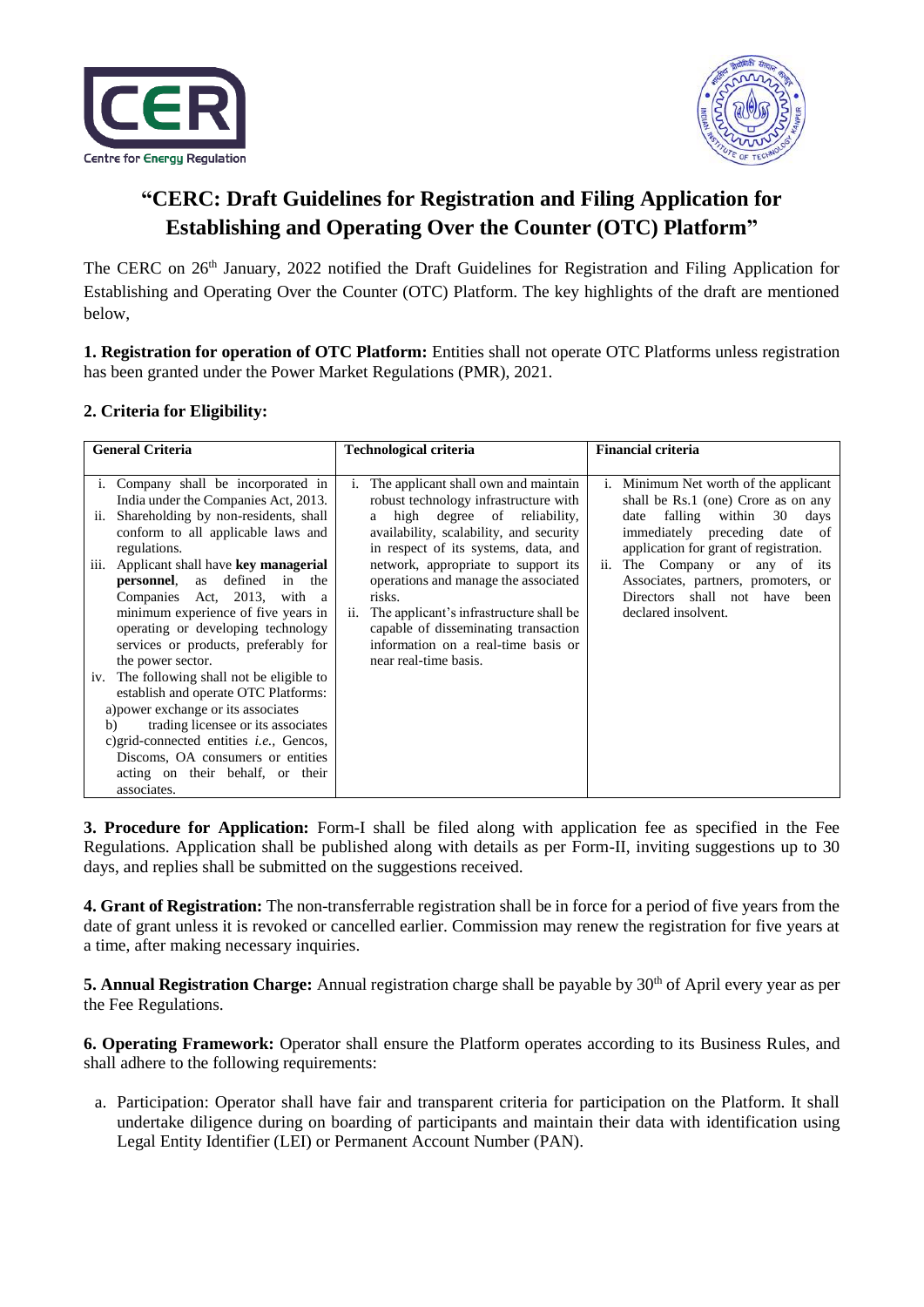



b. Access to Information: Operator shall make analytics services, information such as historical trade analysis, or such other information, available to participants in a fair, non-discriminatory basis.

**7. Risk Management Framework:** Operator shall place a risk management framework covering all aspects of operations, such that risks are identified and managed prudently. Operator shall ensure access control for participants and prevent unauthorised access. It shall not engage in services, where there is likelihood of conflict of interest and ensure the operations follow conditions of registration, with legal and regulatory requirements. Platform shall not engage in negotiation, execution, clearance, or settlement of contracts, and shall not influence decision making of participants in any manner.

### **8. Preservation, Access, and Reporting of Data:**

- a. Data related to activities on the Platform shall be maintained for at least ten years. Data sought for any investigation under Indian laws or regulations shall be maintained for three years from the date of completion of the investigation.
- b. Operator shall provide data in the format, within the timeframe as required by the Commission. They shall submit copies of Annual Reports including Directors' report, Auditors' report, Balance Sheet and Profit and Loss Account along with all Schedules and notes to the accounts, within nine months after closure of the respective financial year; and inform the Commission of any event(s) resulting in disruption of activities or market abuse, if observed, without undue delay.

### **9. Revocation of Registration:**

- a. Commission may revoke registration under the violation of PMR 2021 or these Guidelines or any other rules or regulations or conditions of registration, provided that the Commission shall give the Operator a reasonable opportunity to be heard.
- b. In case of rejection of renewal application or revocation of registration, Operator shall stop operations within 90 days unless Commission has indicated any other specific date to stop operations, additionally the original registration shall be surrendered.

The draft amendment can be accessed [here](https://cer.iitk.ac.in/odf_assets/upload_files/blog/Draft_Guidelines_for_Registration_Filing_Application_for_Establishing_and_Operating_Over_the_Counter_Platform.pdf)

# **CER Opinion**

**1. Role of OTC Platform in Power Market:** In the context of illiquid market, OTC platforms play a key role in bringing together buyers and sellers, and help in trade in such products. In 2007, Security and Exchange Board of India (SEBI) permitted stock exchanges to launch order driven trade-matching platform, which essentially offer features of an OTC platform. It is important to note that OTC platform is generally limited to debt securities, which are illiquid as compared to the equity market and hence lack competitive price discovery.

OTC platforms can play role in information dissemination and order matching for illiquid products. However, efforts should be to ensure greater competitiveness across all products in the power market. In the current context, DEEP platform has served such a role, but it continues to lack liquidity and competitiveness. Stakeholders also do not have visibility to contracts available for trade and contracts matched thereof. Availability of information from OTC platform should attract regulatory attention while issuing guidelines for the same.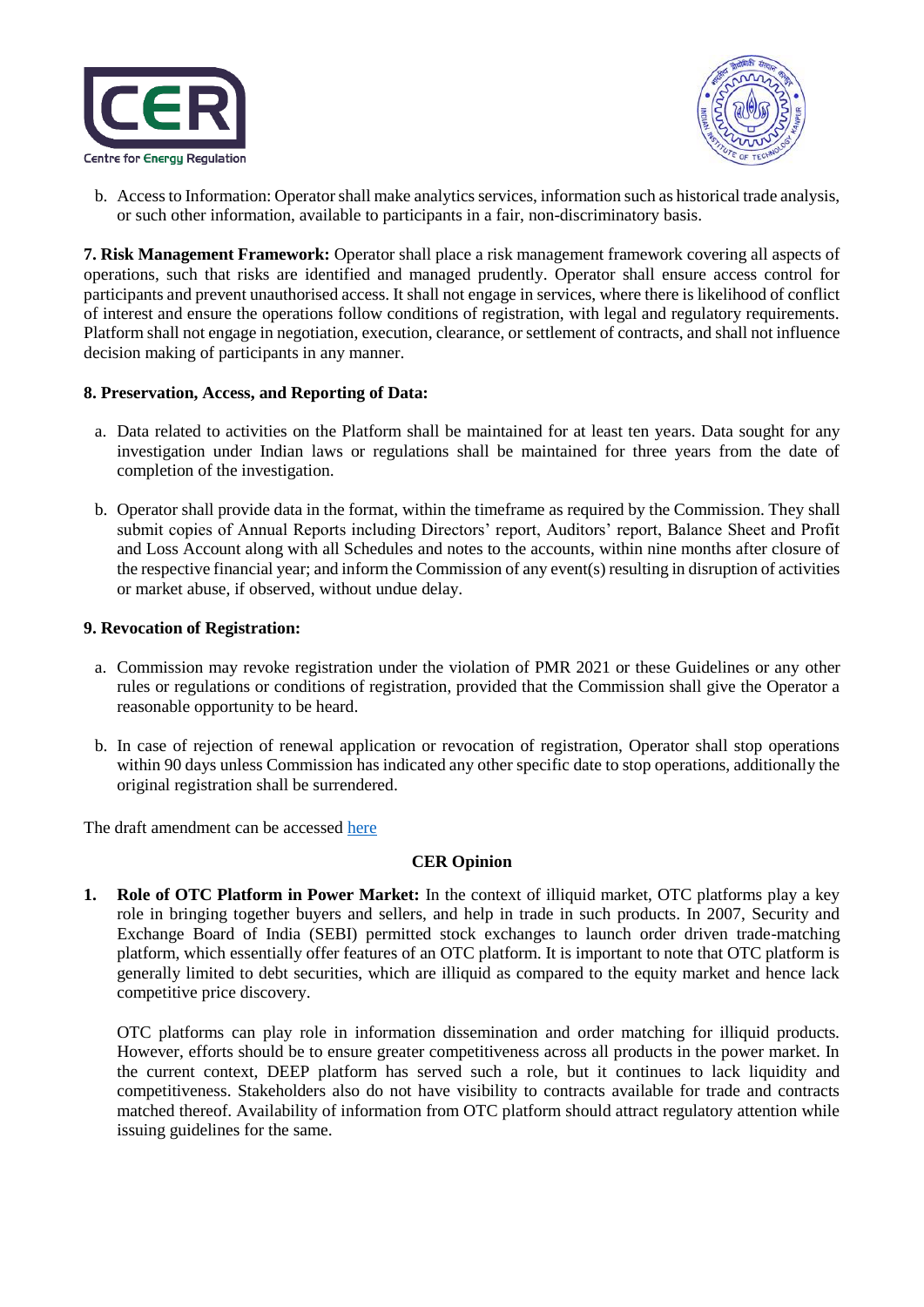



**2. Public Information Disclosure by OTC Platform:** Non-availability of information makes it challenging to develop analytical tools that can help in optimisation of available resources (the key objective of NEP u/s 3 of the Act). The OTC Platform should share the detailed data in public domain so as to enable efficient decision-making by the stakeholders.

**In the context of capital market, SEBI mandates reporting of OTC transactions at reporting platforms of the stock exchanges. These guidelines must also mandate availability of detailed information on contracts matched, including contracts not matched but were available for trade. These should be reported by all OTC platforms at the registered power exchanges.**

**3. Negative List (Clause 6.1 (iv)):** As per the draft guidelines, *"grid connected entities such as generating companies, distribution licensees open access consumers or any person acting on their behalf, or any of their associates"*, are included in the *"Negative List"*. It is suggested that all transmission licensees, being grid-connected entities, should also thus be included in the same list as mentioned in Clause 6.1 (iv) (c).

The negative list mentioned in Clause 6.1 (iv) seems to apply only in the context of *'application for setting up and operating a platform'* to ensure that the negative list is followed in *its 'true spirit'*, the purchase and the merging of existing OTC platforms should not be allowed by the entities the negative list.

- **4. Financial Criteria (Clause 6.3 (i)):** The draft guidelines states, *"In terms of sub-clause (a) of clause (1) of Regulation 43 of PMR 2021, the minimum Net worth of the applicant shall be Rs.1 (one) Crore as on any date falling within 30 days immediately preceding the date of filing the application for grant of registration."* It is suggested that the net worth of the applicant must be certified by a practising Chartered Accountant to prove that it meets the prescribed minimum value. Further, in case the net worth of the OTC operator falls below "*Rs. 1 (one) Crore"*, it should promptly be informed to the Commission within one (1) week of such change by the CEO/CFO of the OTC Platform operator.
- **5. Procedure for Filing Application (Clause 8.2):** The draft guidelines states, *"The applicant shall publish the application along with details of the proposed OTC platform on its website as per Form-II inviting public objections and suggestions up to a period of 30 days from the date of publication of such notice on the website."*

The provision to publish application for OTC platform on 'its website' need to address the search and transaction cost associated with stakeholders trying to locate the same. Provision for making available link to such information through CERC website would address this concern.

- **6. Conditions of Registration (Clause 11 (ii)):** The draft guidelines states, "*the OTC Platform Operator shall inform the Commission in writing, whenever there is any material change in the information already submitted by the OTC Platform Operator to the Commission."* It is suggested that such information must be also made available in the public domain so that the public at large may also review the changes thereof.
- **7. Operating Framework (Clause 12 (i) (a) and (ii)):** The draft guidelines states, *"An OTC Platform Operator shall: Have objective, fair and transparent criteria for participation on its OTC Platform."* Given that the OTC platform is only an information exchange platform, the reference to the *"participation"* in the OTC platform thus needs to be clarified.

 The draft guidelines also states, *"Access to Information: An OTC Platform Operator shall make available analytics services, information such as historical trade analysis, or such other information, to all participants in a fair and non-discriminatory basis."* Availability of information is the key to ensuring transparency and competitiveness in power markets. Any information associated with the OTC platform and the transactions undertaken therein should be available in the public domain in as much detail so as to